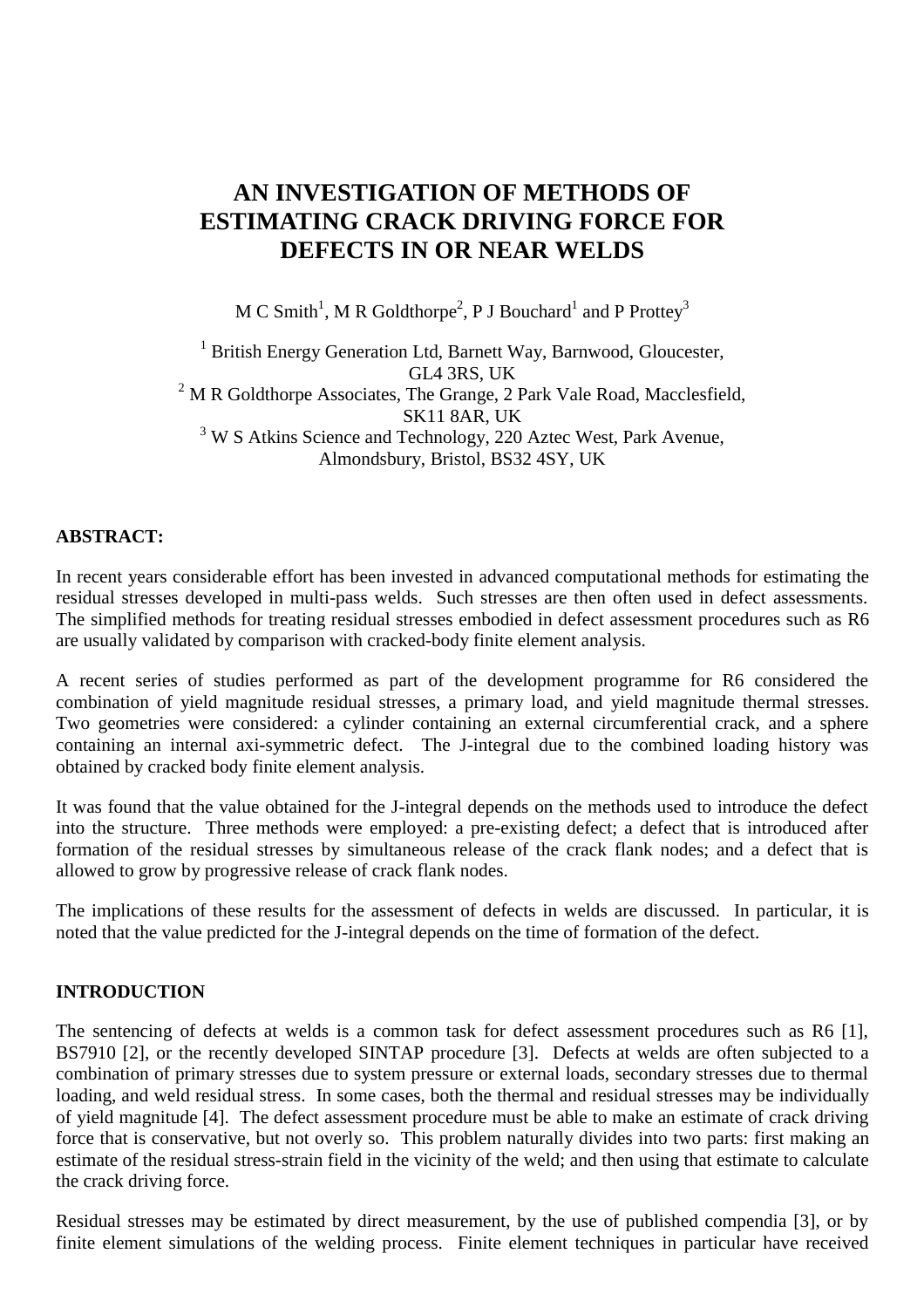considerable attention in recent years (for example, see [5]), and allow the evaluation of both the stress field and the strain history in the vicinity of a postulated defect. In contrast, direct measurement and the use of compendia only yield an estimate of the residual stress field.

Welding residual stress fields are normally handled in defect assessment procedures such as R6 [1] by treating them as elastic. Thus the welding strain history at the defect location is ignored, and an elastic stress intensity factor calculated from the elastic-plastic residual stresses in the plane of the defect in an uncracked body. R6 incorporates methods for handling the plasticity effects of primary and secondary loads alone, and the interaction between primary and secondary loads [1, 6], but in common with other assessment procedures, does not take account of any effect the welding stress-strain and crack development history have on the crack driving force generated by the residual stress field. This is a pragmatic approach, since in most, if not all, real plant assessments the strain history is unknown, and the best that can be hoped for is a good estimate of the residual stress field. However it may not always be reasonable.

The simplified assessment methods embodied in a procedure such as R6 are normally validated against both the behaviour of real defects in small-scale and large-scale fracture tests (for example, see [7, 8]), and the results of non-linear cracked-body finite element analyses. In the latter, the J-integral [9] is evaluated directly, and compared with estimates made using R6 [1]. Cracked-body finite element analysis is relatively straightforward for externally applied loads such as pressure, dead-weight or thermal shock, and combinations thereof. However the addition of weld residual stresses raises a number of issues, which include:

- The validity of the J-integral as a characterising parameter. Does the stress and strain history local to the crack tip after formation of the defect allow a valid, path-independent calculation of J?
- The time of formation of the defect. Is the defect present during the welding process (for example a lack of fusion defect or shrinkage cracking in a multi-pass weld), or does it form after welding is complete and the residual stress/strain field has developed fully?

Strictly, the characterisation of crack tip fields by J is based on non-linear elastic materials where the strain energy is fully recoverable and is a unique function of the strain field [9]. This characterisation also applies to inelastic materials provided that the loading is 'proportional'. In practice this means that there is no unloading of the cracked region, so that the recoverable strain energy is still approximately a unique function of strain. In these circumstances, any imposed system of loads on a cracked body will produce a singular stress field at the crack tip whose intensity is controlled by a single parameter J. In such elasticplastic analyses the J-integral is path-independent and can be determined by integrating over any domain surrounding the crack tip. This limitation makes it unlikely that a valid value of J could be obtained from a non-linear cracked-body finite element analysis that performs a full simulation of the welding process with a defect that forms close to or within the weld early in the welding process. The complex cyclic stress-strain history in the weld region will violate the assumption of proportional loading. Thus simulations of preexisting defects must use a representation of the residual stress-strain field that allows a valid calculation of J.

The postulated time of formation of a defect may have an important influence on the crack driving force induced by a residual stress-strain field. If the defect is assumed to be pre-existing and stationary, then the crack tip region will respond to the entire imposed stress/strain history. If the defect is assumed to have formed after welding, or to have advanced in service by some sub-critical mechanism, then the residual stress-strain history will have much less effect.

In this paper, the effect of the mode of formation of a defect in a residual stress-strain field is examined in two geometries: a thick-walled cylinder containing an external circumferential defect, and a spherical shell containing an internal defect at a repair weld. The cylinder is loaded by a residual stress field and then a through-wall thermal gradient, while the sphere is loaded by a residual stress field, followed by internal pressure and a through-wall thermal gradient. Three methods are used to introduce a crack into the finite element meshes, and their effect on the predicted value of the J-integral examined:

- 1. the defect is always present;
- 2. the defect is introduced after formation of the residual stress field, by simultaneous release of all the crack face nodes;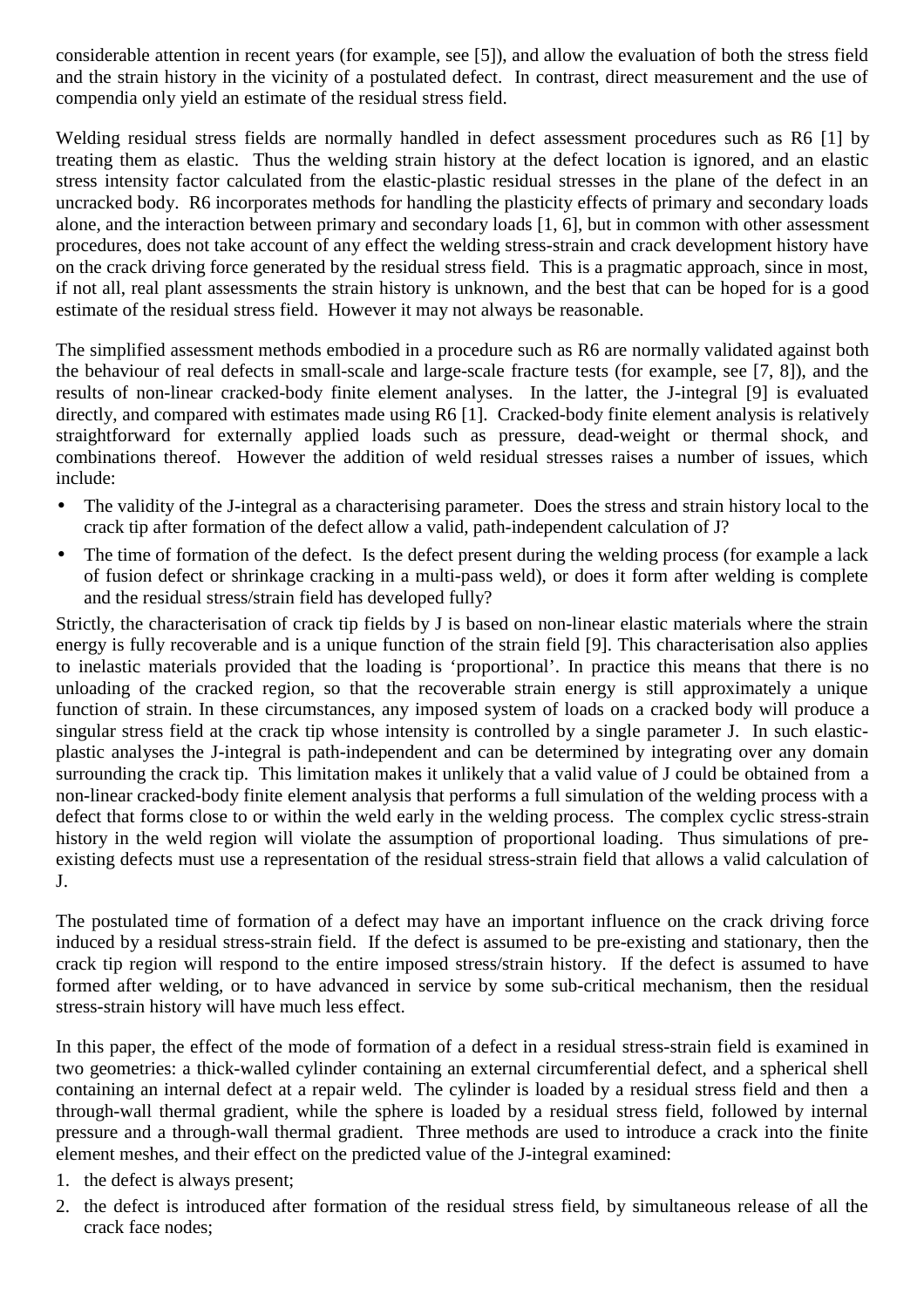3. the defect is introduced after formation of the residual stress field, by progressive release of the crack face nodes, starting at the surface of the component and ending at the final crack tip.

# **ANALYSIS**

# *Circumferentially cracked cylinder*

These analyses are fully reported elsewhere  $[10, 11]$ , and only a brief description is given here<sup>1</sup>. The ABAQUS [12] finite element mesh is shown in Figure 1, and models a thick-walled cylinder of mean radius to thickness ratio  $R_m/t=5$ , containing an external fully-circumferential defect of normalised depth  $a/t=0.2$ . The material was an austenitic steel with a 0.2% offset stress,  $\sigma_{0.2}$ , of 290.4 MPa.

The loading consisted of a simulated "residual" stress field, followed by an additional thermal load. Two methods were used to impose the residual stress field. In the first, a high initial temperature distribution was specified in a block of material on the outside surface adjacent to the crack. The final temperature of the entire mesh was set to 20°C, and an elastic-plastic analysis performed to determine the resultant residual stresses and strains. In the second, an initial radial temperature distribution was applied to the entire cylinder in the stress free state, the final temperature of the mesh again set to 20°C, and an elastic-plastic analysis performed to determine the resultant residual stresses and strains. The resulting axial stress distributions are shown in Figure 2. Both methods produce a through-wall bend type of stress distribution, but Method 2 produces a much more intense stress-strain field, with yield over 40% of the section compared with a crack depth of 20%. The subsequent thermal load was imposed as an exponential radial temperature change [10]. Eight different through-wall temperature distributions were applied, and these developed peak elastic thermal stresses which varied from  $0.8 \times \sigma_{0.2}$  to over  $4 \times \sigma_{0.2}$  [10].

The defect was assumed either to be pre-existing, or to have formed by simultaneous release of all the crack face nodes over a single ABAQUS load step after imposition of the residual stress field and before application of the thermal load. The combination of defect introduction method and loading was expected to cause unloading in the mesh along the crack flanks, and potentially elsewhere in the mesh remote from the crack tip. Because of this a very fine crack tip mesh was used, since close to the crack tip the effect of local unloading of material becomes less significant compared with the intense singular fields of stress and strain which arise from the 'remote' fields of stress. A very fine finite element mesh is thus required [13] to determine path-independent results for J in such situations where there is non-proportional loading or unloading of the crack tip. In the current study, J was evaluated over twenty contours near the crack tip.

# *Spherical shell*

 $\overline{a}$ 

These analyses are also reported elsewhere [4] so only a brief description of the relevant details is given. The geometry was based upon that of a pressurised water reactor primary loop coolant pump, of internal radius 1016 mm and wall thickness 191 mm, containing a repair weld, shown in Figure 3. The repair weld was assumed to contain the axi-symmetric "ring" defect of various depths, as also shown in Figure 3. Details of the very fine crack tip region of the ABAQUS [12] axi-symmetric mesh are shown in Figure 4. Two materials assumptions were used: all weld metal with  $\sigma_{0.2}$ =338 MPa at the operating temperature of 290°C, and mixed weld metal and casting material, the latter with  $\sigma_{0.2}$ =146 MPa [4].

The loading consisted of the residual stress field (applied using the same approach as Method 1 above), followed by internal pressure and a through-wall temperature distribution. The uncracked-body elastic stresses in the plane of the defect are shown in Figure 5.

In these analyses no attempt was made to model a pre-existing defect. Instead, the defect was assumed to form after imposition of the residual stress field. Two methods were used to introduce the crack: "simultaneous" opening and "progressive" opening (see above). In general, the crack was introduced prior to imposition of the pressure or thermal loads. However some studies were performed on a crack that was opened progressively after application of the pressure load. A range of crack depths was examined.

<sup>&</sup>lt;sup>1</sup> The analyses reported in [11] cover the effect of primary load in addition to residual and thermal loads. They are not discussed further here.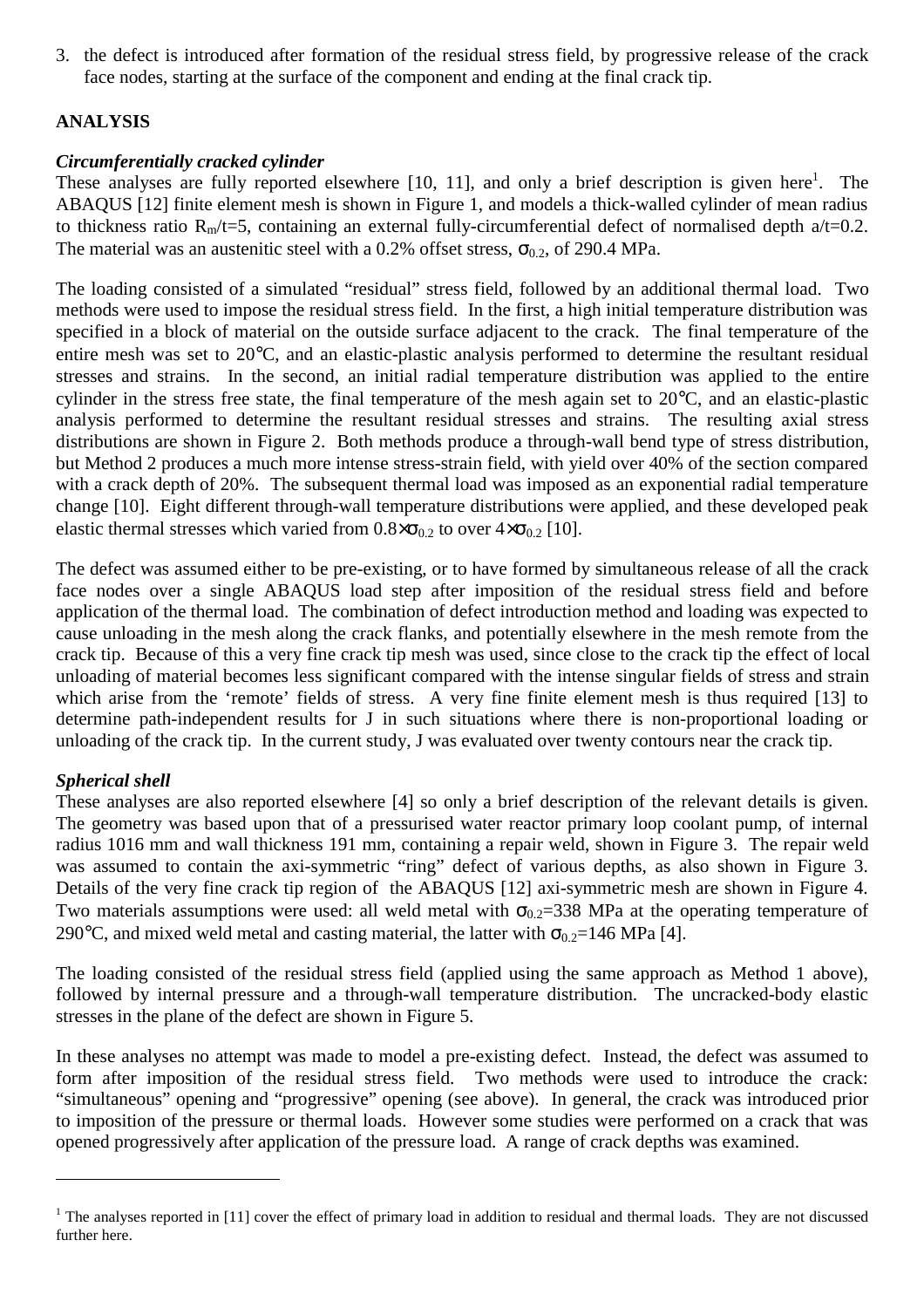#### **RESULTS**

# *Circumferentially cracked cylinder*

Figure 6 plots the ratio of the effective stress intensity factor,  $K_{J} = \sqrt{E J/(1 - v^{2})}$ , for a defect introduced after imposition of the residual stress field to that for a pre-existing defect, as a function of the secondary reference stress ratio R (this is a measure of the severity of the secondary loading, and is defined in the Appendix). It can be seen that the effective stress intensity factor ratio is less than one for residual stress alone, and for residual stress followed by the less severe thermal loads, and rises towards one for very high levels of the subsequent thermal load. The predicted crack driving force is thus higher for a pre-existing defect. The effect is more marked for the more severe residual stress distribution. This is not a surprising result, since the pre-existing defect responds both to the elastic residual stress field and the plastic strains generated during its imposition, while the defect introduced afterwards responds only to the elastic residual stress and strain field. The rise in the effective stress intensity factor ratio towards unity as the severity of the subsequent thermal load increases is also as expected. Both the residual and thermal loads are secondary in nature and are effectively self-limiting since they are strain-controlled. Thus as greater amounts of plasticity are associated with the thermal load alone, so the prior residual load becomes less important.

Figure 7 compares simple elastic stress intensity factors (SIF's) calculated from the sum of the elastic thermal stress and the residual stress on the crack plane with effective stress intensity factors deduced from the cracked body analyses. Simple linear summation would normally be expected to yield a conservative estimate of the crack driving force. A value greater than one indicates that simple linear superposition of elastic stress intensity factors is indeed conservative. Figure 7 shows:

- For thermal load acting alone, the elastic SIF is always conservative, and becomes excessively so at high levels of thermal load due to plastic relaxation of stress. This a well known phenomenon, and procedures such as R6 [1] have means of lessening this conservatism [6].
- For a pre-existing defect, the elastic SIF is non-conservative both for residual stress acting alone (the left-most point in each plot), and up to very high levels of thermal load. This non-conservatism is caused by the plastic residual strain field, which affects J, but is not included in the elastic stress intensity factor calculated from the residual stresses.
- For combined loading of a defect forming after imposition of the residual stress field, the elastic SIF's are generally conservative. This is because the plastic residual strain field does not affect J for this type of defect, making a simple elastic SIF quite a good estimate of the crack driving force due to the residual stress field. There is slight non-conservatism for residual stress alone. This is caused by elastic followup, which is discussed below.

# *Spherical shell*

Figure 8 compares the values of the J-integral obtained for simultaneous and progressive opening of the ring defect at a repair weld. Results are plotted for models consisting both of all-weld material and mis-matched weld and casting material. The results for the all-weld model show a marked reduction in J for a defect that opens progressively to the final crack tip. The results for the weld/casting model show that this reduction is more marked if the crack is opened after imposition of the pressure stress.

# **IMPLICATIONS**

There is a clear ranking of J for the different methods of introducing a crack into a residual stress field. The highest value of J is predicted if the crack is assumed to be present prior to imposition of the residual stress field. An intermediate value of J is predicted for a defect that forms after imposition of the residual stress field and opens simultaneously at all nodes. The lowest value of J is predicted for a defect that forms after imposition of the residual stress field and opens progressively to its tip. Which defect model is most relevant to the assessment of real defects?

The results for a pre-existing defect are at first sight somewhat disturbing, since they appear to show that it is unconservative to follow the usual practice of estimating the crack driving force due to a residual stress field from the stress field alone. However, it must be remembered that the residual plastic strain fields of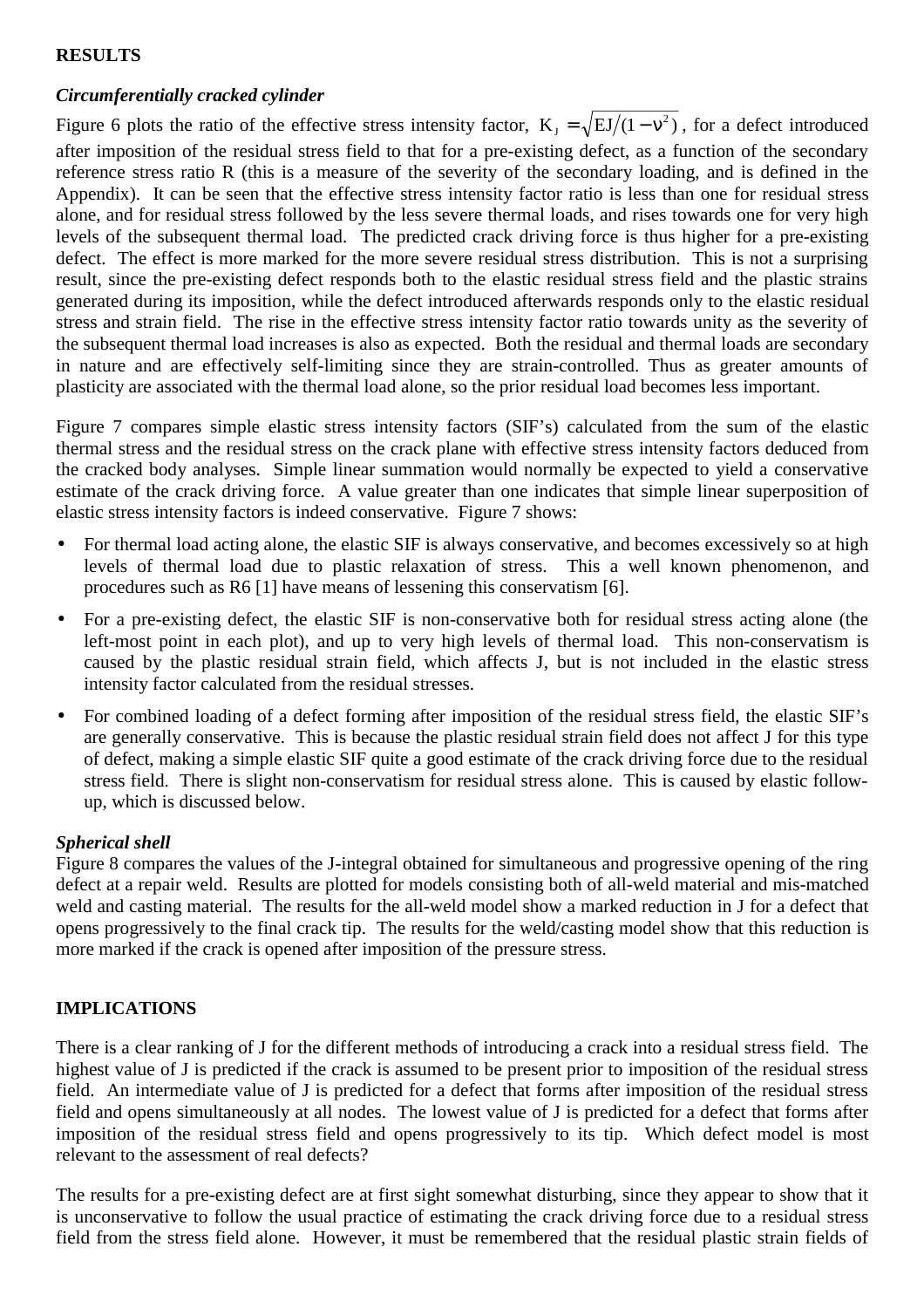this study are not necessarily representative of those in a real weld, since they were constructed only to produce representative stress fields, not to reproduce the strain history near a multi-pass weld. Indeed the strain history at a real weld is likely to be cyclic and to include significant unloading, which will make the Jintegral strictly invalid. Also, few assessments are actually made of defects forming during welding, at the size present at the end of the welding process: it is much more common to determine a limiting defect size to ensure that there is sufficient margin for sub-critical crack growth. Even if an assessment of the load margin is made at the actual defect size, this size is likely to include a margin for inspection sizing errors, so the assessed defect will be larger than the actual defect in the structure. In both these cases the assessed defect size includes a margin for crack growth, so the crack tip will have propagated beyond the original crack tip damaged zone. The process of defect formation will also act to relax the stresses and strains in the weld. The pre-existing defect results should not therefore be considered representative of real defects at welds.

In contrast, the results for a defect that opens simultaneously to its tip after welding is complete indicate that, for this type of defect, the simple approach of calculating the crack driving force due to a weld residual stress from the uncracked body elastic stress field is quite accurate. Figure 7 shows that this approach agrees with cracked body results within 3% for the less severe residual stress field applied to a defect in a cylinder. Agreement is less good for the more severe residual stress distribution (Figure 7), where the defect is embedded within a region of yield magnitude residual stresses and the elastic SIF is only 84% of the cracked-body results. This under-prediction of crack driving force is due to elastic follow-up in the structure [1]. The simplified assessment of combined residual, thermal and primary loads applied to simultaneously appearing defects is discussed further in [10] and [11], which develop methods for combining weld residual and thermal loads that together produce elastic stresses in excess of yield within the R6 framework.

It is common for real defects to grow by some sub-critical mechanism. For instance, if an estimate is made of the limiting defect size, then the assessed defect includes a margin for sub-critical crack growth. The results for a defect that opens progressively to its tip, which in effect simulates sub-critical crack growth, suggest that the crack driving force is substantially reduced compared with simultaneous opening of the crack flanks (Figure 8). This effect occurs because the growing crack front leaves a plastic wake along its flanks, and a logarithmic strain singularity at the crack tip associated with a moving crack prevails [14]. In contrast, for simultaneous opening the plastic zone is concentrated at the final position of the stationary crack, where a 1/r strain singularity at a distance r from the crack tip dominates in a perfectly plastic material. The analyses showed acceptable path independence of J and good correlation between J and the crack tip opening displacement, indicating that the J-integral was providing a measure of the intensity of deformation at the crack tip. It is tempting therefore to conclude that there is considerable pessimism in assessment methods based on simultaneous opening of the crack flanks if these are applied to defects that advance by sub-critical mechanisms. However, the validity of comparing J-integral results computed under these conditions with J-resistance data from standard material property tests is not clear, so these results should be treated with caution (see [4] for more detailed discussion). They do however suggest that there may be considerable pessimism in assessment routes based on defects that open simultaneously [10, 11].

# **CONCLUSIONS**

- 1. If non-linear cracked body finite element analysis is used to estimate the crack driving force for a defect in a weld residual stress field via the J-integral, then the results depend strongly on the way the defect is introduced into the mesh.
- 2. In this study the highest value of the J-integral is obtained for a pre-existing defect, since this responds to both the residual stress field and the plastic strain history associated with its imposition.
- 3. The J-integral for a defect that is introduced after formation of the residual stresses by simultaneous release of the crack flank nodes is lower than that for a pre-existing defect, and agrees well with simplified assessments based on the uncracked-body residual stress field.
- 4. The lowest value of the J-integral is predicted for a defect introduced after formation of the residual stresses by progressive release of the crack flank nodes. However, it is not clear whether the value calculated has any general validity.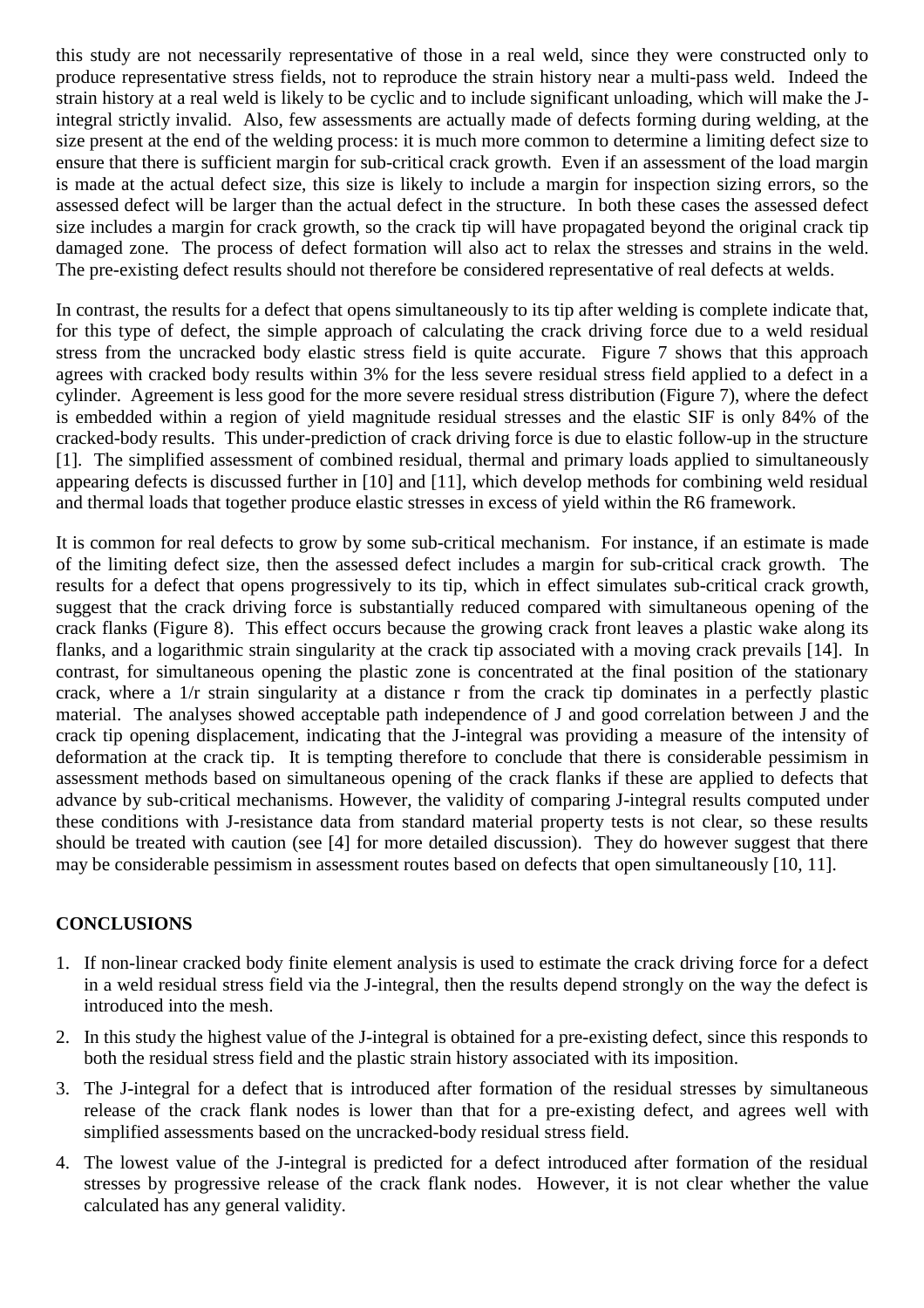5. The most appropriate method for comparison with real defects is considered to be a defect introduced after formation of the residual stress field by simultaneous release of the crack flank nodes. However, it must be remembered that this approach implicitly assumes that some sub-critical crack growth has occurred.

#### **REFERENCES**

- [1] *R6: Assessment of the Integrity of Structures Containing Defects*, R/H/R6 Rev. 3, Amendment 10, British Energy Generation Ltd, Gloucester, May 1999.
- [2] *Guide on methods for assessing the acceptability of flaws in fusion welded structures*, BS 7910:1999, BSI, London, 1999.
- [3] *Structural Integrity Assessment Procedures for European Industry Final Procedure*, Brite-Euram Project BE95-1426, November 1999.
- [4] P J Bouchard, M R Goldthorpe and P Prottey, J-integral and Local Damage Fracture Analyses for a LWR Pump Casing Containing Large Weld Repairs, to be published in *Int. J. Pres. Ves. & Piping*.
- [5] P Dong, J Zhang and M V Li (1998), Computational modelling of weld residual stresses and distortions – an integrated framework and industrial applications, PVP-Vol. 373, ASME, pp311-317.
- [6] D G Hooton and P J Budden (1995), R6 developments in the treatment of secondary stresses, PVP-Vol. 304, ASME, pp503-509.
- [7] J K Sharples, C C France and R A Ainsworth (1999), Experimental validation of R6 treatment of residual stresses, PVP-Vol. 392, ASME, pp225-238.
- [8] M C Smith, A H Sherry, J Schofield, R Phaal and I C Howard (1998), A comparison of different failure assessment methodologies applied to the NESC-1 test, PVP-Vol. 362, ASME, pp281-287.
- [9] J R Rice (1968), A path independent integral and the approximate analysis of strain concentrations by notches and cracks, Trans. ASME, *J. Applied Mech.,* **35**, pp379-386.
- [10] M C Smith and M R Goldthorpe (2000), The treatment of combined residual and thermal stresses in defect assessments – part 1, zero primary load, ASME Pressure Vessels and Piping Conference, Seattle, July 2000.
- [11] M C Smith and M R Goldthorpe (2000), The treatment of combined residual and thermal stresses in defect assessments – part 2, with additional primary load, ASME Pressure Vessels and Piping Conference, Seattle, July 2000.
- [12] *ABAQUS/Standard User's Manuals*, Version 5.8, Hibbitt, Karlsson and Sorenson Inc., 1080 Main Street, Pawtucket, Rhode Island, USA, 1998.
- [13] P Delfin, I Sattari-Far, and B Brickstad (1998), Effect of thermal and weld-induced residual stresses on CTOD and J-integral in elastic-plastic fracture analysis, Proc. 4th Int. Conf. on Engineering Structural Integrity Assessment.
- [14] J R Rice, W J Drugan, and T L Sham (1980), Elastic-plastic analysis of growing cracks, *Frac. Mech. 12th Conf. ASTM STP 700,* pp189-221.

#### **APPENDIX: DEFINITION OF SECONDARY REFERENCE STRESS**

A non-dimensional parameter R is used to quantify the magnitude of the secondary stress fields. R relates the magnitude of combined secondary reference stress,  $\sigma^s$ , to the 0.2% proof stress and is defined as follows:

$$
R=\sigma^s\,/\,\sigma_{_{0.2}}
$$

where the combined secondary reference stress,  $\sigma^s$ , is given by:

$$
\sigma^{\rm s}=\sigma^{\rm res}+\sigma^{\rm th}
$$

The two components,  $\sigma^{res}$  and  $\sigma^{th}$ , are determined as follows:

$$
\sigma^{\rm res} = K^{\rm s,res}_{\rm I} / Y \sqrt{\pi a}
$$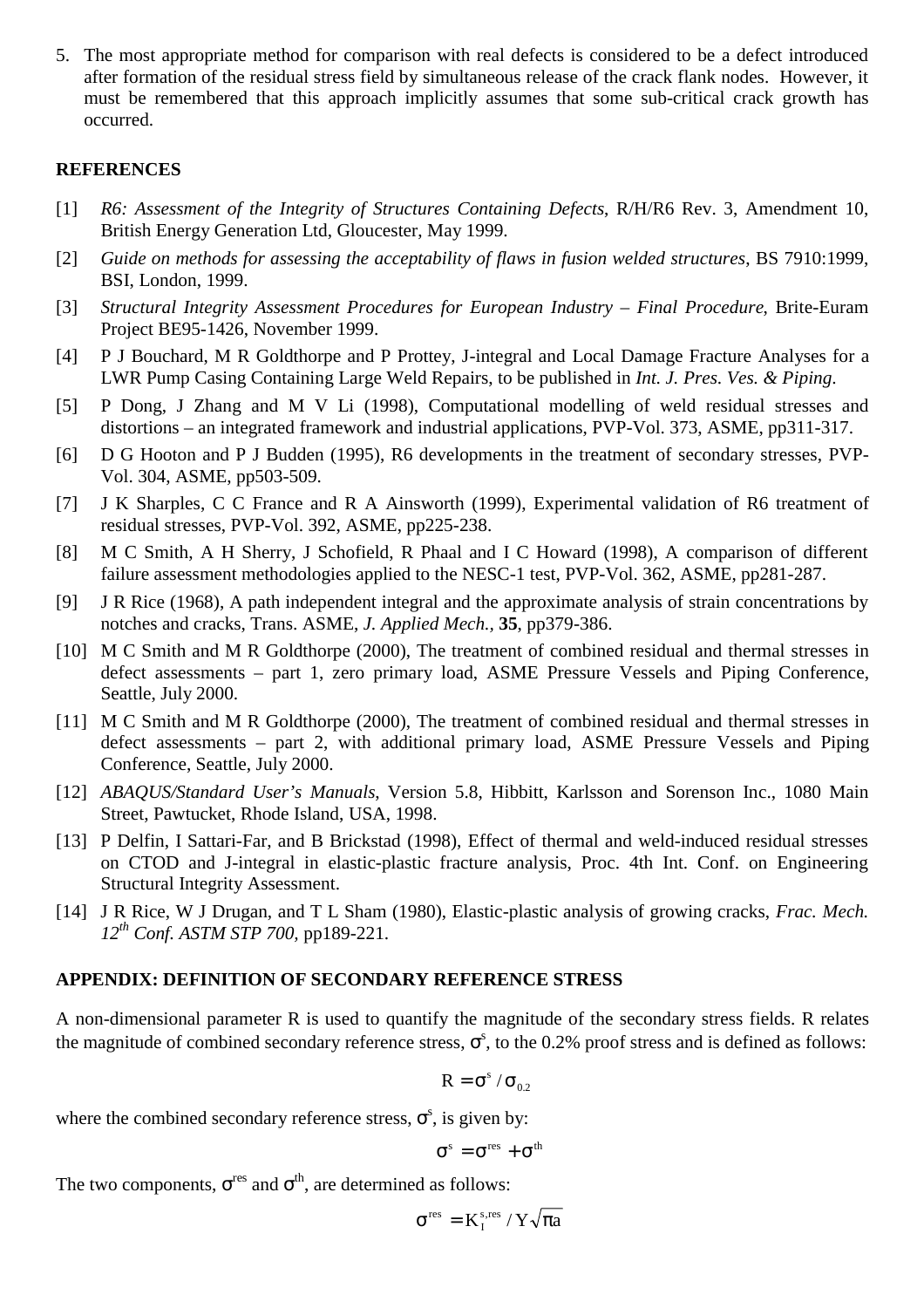and

$$
\sigma^{\text{th}} = K^{\text{s,th}}_{\text{I}} \, / \, Y \sqrt{\pi a}
$$

where  $K_I^{s, res}$  is the elastic stress intensity factor due to a nominal stress distribution equal to the elasticplastic field of uncracked residual stress acting alone and  $K_I^{s,t}$  is the actual elastic stress intensity factor due to the thermal load acting alone. Y is the non-dimensional stress intensity function due to a uniform tensile axial stress,  $\sigma^p$ , and is given by:

$$
Y = K_I^p / \sigma^p \sqrt{\pi a}
$$

where  $K_I^p$  is the appropriate stress intensity factor.

#### **FIGURES**



FIGURE 1: FINITE ELEMENT MESH FOR CIRCUMFERENTIALLY CRACKED CYLINDER



FIGURE 2: RESIDUAL STRESS FIELDS IN CIRCUMFERENTIALLY CRACKED CYLINDER



FIGURE 3: DETAILS OF REPAIR WELD AND "RING" DEFECT AT NORTH POLE OF SPHERE



FIGURE 4: CRACK TIP REGION OF "RING" DEFECT IN SPHERE